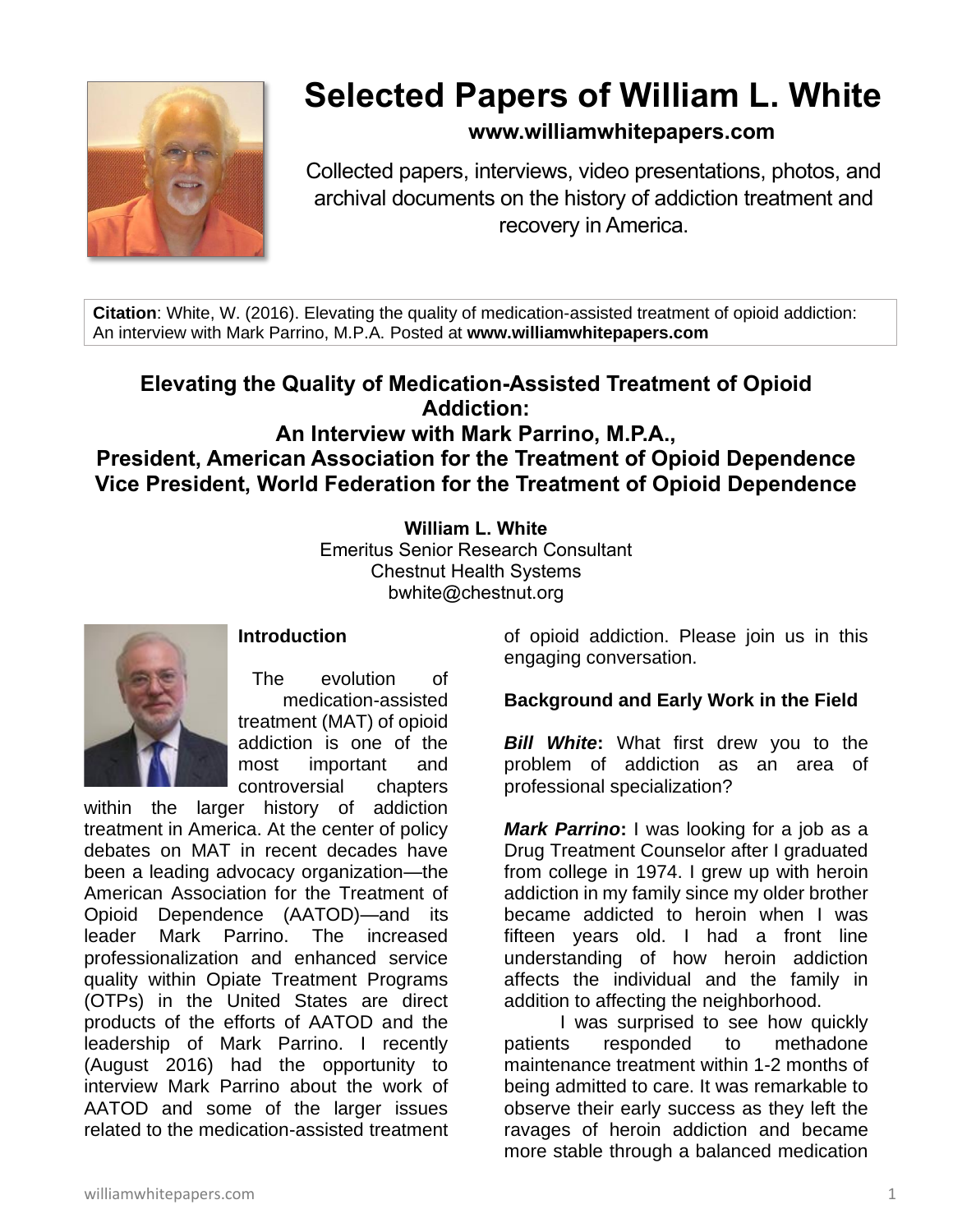regimen and with the support of compassionate and informed personnel. I also learned that not everyone was compassionate and informed.

My early experiences as a young counselor in a methadone maintenance treatment program also had a profound impact on giving me the understanding that how you treat the patient is more important than the characteristics of the individual as they cross the threshold.

I was also impressed with the fact that most of the patients entered treatment with a sense of desperation. Many of the patients were tired of living such a difficult existence which put them at enormous risk. They were tired of being arrested, spending time in jail and losing the support of their families. It was what many patients perceived as the last stop on the journey before something tragic happened to them like dying.

*Bill White*: How would you describe the state of the addiction treatment field when you began work as an addictions counselor and clinical supervisor in the mid-1970s?

*Mark Parrino***:** In the 1970s, the treatment system was still developing. There were no clinical guidelines to direct how care should be given to the patient and dosages tended to be sub-therapeutic. In spite of the fact that a therapeutic dose range was established between 80mg-120mg per day, many treatment facilities were uncomfortable in prescribing methadone at such dose levels. This was driven by misunderstanding in how the medication should be used in addition to the absence of any evidence-based guidelines and consistent training.

In my opinion, the treatment environment had a chaotic quality at the time. There were few experienced managers in the early days of treatment, and treatment programs generally were responding to patient's needs without any central organized direction. Sometime, I felt that the atmosphere of the program was similar to the shootout in the OK corral in old westerns. Many of the patients came armed with knives or guns and there was a fair amount

of drug dealing in the vicinity of treatment programs. It would take years for this to stabilize.

**Bill White:** You had a broad range of other roles before becoming President of the American Association for the Treatment of Opioid Dependence (AATOD). Could you describe some of those experiences and how they later informed your work at AATOD?

*Mark Parrino***:** I left my counseling role in an OTP to complete a Graduate degree in Health Policy, Planning and Administration and working for the New York County Health Services Review Organization. I was in the ambulatory department working to develop quality assurance standards for outpatient general medical practices. I became impressed with how medical practices would respond favorably when there were patient outcome measurements in place. This also had a profound effect in changing how I would look at regulatory oversight for opioid addiction treatment and how to balance wellthought-through regulatory oversight with improved patient care. I also became aware of the pitfalls of excessive bureaucratic regulation for the sake of regulation.

#### **Reflections on the History of MAT and AATOD**

*Bill White:* Are there definable stages within the modern history of medication-assisted treatment for opioid addiction and within the evolution of AATOD?

*Mark Parrino***:** The development of AATOD has its own story. There were many challenges to OTPs in the late 1970s and early 1980s. A particularly damaging series of articles came out of Broward County in Florida "Methadone: The Deadly Cure." It was a particularly vicious attack on the use of methadone to treat opioid addiction and laid the groundwork for much of the stigma that we still confront at the present time. This series was sent to elected officials throughout the United States and got the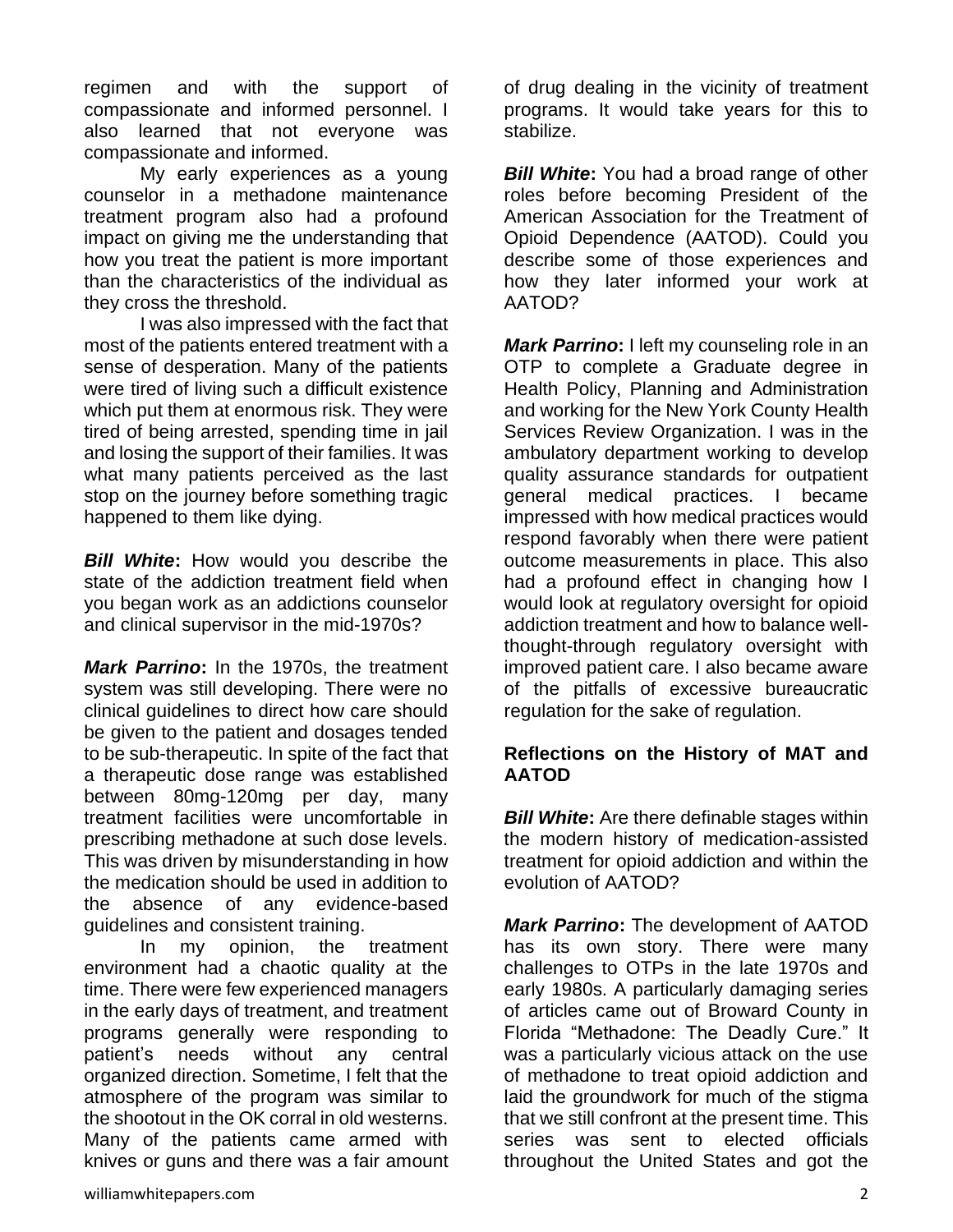attention of several leading congressman at the time.

I began to work with my colleagues in the nine states of the Northeastern corridor, which had the highest concentration of OTPs at the time. It made good sense to utilize representatives from these nine Northeastern states to develop the Northeast Regional Methadone Treatment Coalition. This became the first vehicle in organizing treatment providers across state lines for a common good. It was understood that no state association or group of providers alone would be able to confront what was becoming a national push to end access to methadone treatment in the United States.

I utilized the framework the New York State Methadone Treatment Conference as a vehicle for the newly formed Northeast Regional Coalition. Our first conference convened in New York in 1984 and these regional conferences drew representatives from many other states outside of the Northeastern corridor. It established an approach of organizing the treatment community at a time when treatment providers favored isolation from one another. The Northeast regional conferences convened in each state of the Northeastern corridor, with the last conference being produced in Newport, Rhode Island during 1989.

The Board of the Regional Coalition agreed to evolve into a national structure and the first American Methadone Treatment Association conference convened in Boston in 1991. This was a major evolutionary step and conference attendants reflected a broader interest in having providers join AMTA from different regions of the country. This organizing initiative continues to the present time with 29 state chapters of AATOD in addition to working with our associates in Mexico and the international community.

**Bill White:** You played a significant role in the early development of clinical guidelines for methadone maintenance treatment (MMT). How did these guidelines and their

integration within the regulation of MMT programs affect the quality of patient care?

*Mark Parrino***:** Once this national association formed, it gave me and the Board of Directors the opportunity of working more closely with federal agencies, which have jurisdiction in this area. I began working with the Office of Treatment Improvement, which was a newly formed entity under the aegis of the Substance Abuse Mental Health Services Administration just after AATOD's inaugural conference convened. I approached SAMHSA/OTI with the concept of clinical guidelines specific to OTPs. I outlined the development of these guidelines selecting chapter topics and authors. I also worked with the leadership of the American Society of Addiction Medicine to have a number of their leading physicians, who had experience in methadone maintenance treatment, to write all the chapters with regard to medical aspects of care while AMTA administrators dealt with all of the other administrative topics. It became SAMHSA's first Treatment Improvement Protocol and its initial draft was released at the AMTA conference of 1992 in Florida. It laid the groundwork for how SAMHSA would inherit the federal oversight from the FDA, drawing upon the clinical guidance of this first Treatment Improvement Protocol to guide therapeutic decisions within the treatment program.

There were two other events that led to the development of these guidelines. The General Accounting Office published a scathing critique of 24 OTPs in 8 states in 1990. The publication "Some Treatment Programs Are Not Effective; Greater Federal Oversight Needed" was the featured report during a major congressional hearing led by Congressman Rangle of New York. It had the impact of getting the FDA to rethink its involvement in overseeing methadone treatment programs, eventually shifting the oversight to SAMHSA in 2001 after years of strategic planning.

There was a second important factor operating at the time, which influenced the development of these guidelines. Dr. John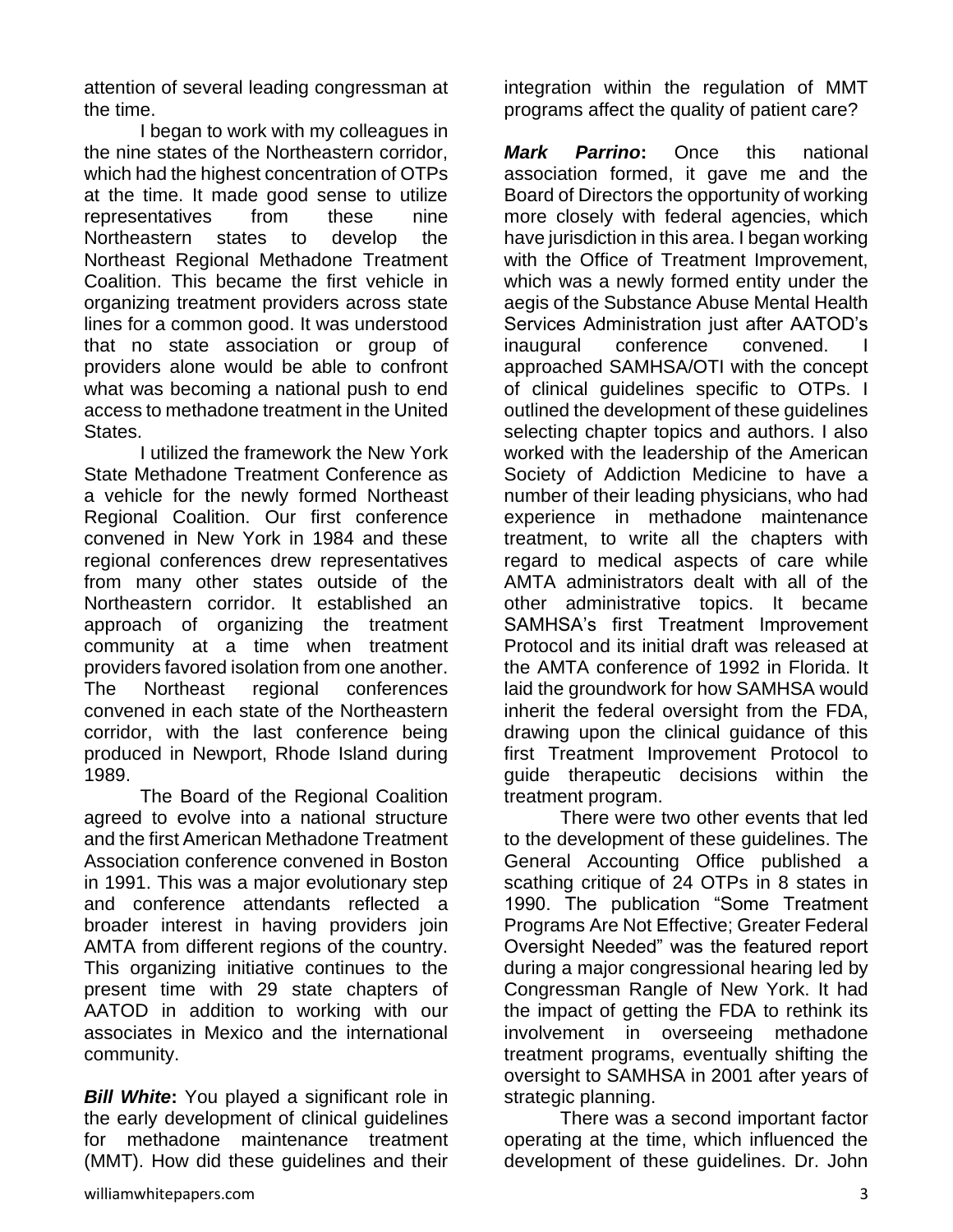Ball and his colleagues published a major series of articles after evaluating six OTPs in Baltimore, Philadelphia, and New York. It was a NIDA funded study that lasted for three years. The major part of Dr. Ball's findings was that the major impact on patient outcome was how the OTP staff were organized and trained and how the OTPs were organized. Patient outcome would be related to the stability of program personnel and the therapeutic nature of the treatment environment. What was remarkable about these findings was that patient outcome was not connected to pre-treatment patient characteristics. The GAO report and the John Ball study would have a major impact on my work and the development of SAMHSA's first Treatment Improvement Protocol.

A second major outcome of AMTA and its work with federal agencies would later be seen in the publication of the DEA NTP Best Practice Guidelines. These guidelines were published in 2000 and released at the AMTA conference in 2000 in San Francisco. It represented a significant collaboration between SAMHSA, the DEA, and AMTA in working to resolve policy conflicts and how OTPs could be more compliant with DEA regulations. It went a very long way in stabilizing the system and the DEA is currently updating this document at the present time.

#### **The Development of AATOD/Increasing Work with the States**

*Bill White***:** There have been many developments since 2000. Could you highlight some of the more important of these developments?

*Mark Parrino***:** The Board of Directors of the American Methadone Treatment Association changed its name to the American Association for the Treatment of Opioid Dependence during its conference in St. Louis in 2001. It was a recognition that other medications were being developed to treat opioid addiction in the United States and that our national organization should not

be identified with the use of any one particular medication. It was a landmark moment for our field as treatment programs were beginning to further stabilize following the adoption of new federal oversight through the Center of Substance Abuse Treatment/ SAMHSA in 2001. Federal regulatory oversight of OTPs transitioned from the FDA to SAMHSA during this year.

AATOD also increased its work with state opioid treatment authorities and NASADAD as a better method of balancing the relationship between federal and state oversight standards. This would become an important balancing act to ensure greater stability of the treatment system.

This was a defining period for opioid treatment programs in the United States since they were now accountable to the SAMHSA designated accrediting entities and represented a further stability in quality of care for the patients in treatment. In spite of enormous research in support of the use of medications to treat opioid addiction and the success of treating a large number of patients in a therapeutic environment, there have always been impediments to opening OTPs. The greatest impediment has been a lack of public education about the value of such medications, especially methadone maintenance treatment. There has never been any national educational campaign to explain to the American public what treatment is and is not.

Additionally, and in the earlier days, some of the OTPs did not effectively manage their treatment programs. Community acceptance of the use of methadone would take a dark turn if treatment programs did not effectively manage the patient population and the external environment to the OTPs. In this case, patient loitering was limited to a small but highly visible patient group and that drew the attention of the communities.

Another major impediment is a general misunderstanding of the benefit of using therapeutically developed opioids to treat opioid addictions. For most Americans, this is seen as counter-therapeutic and strange.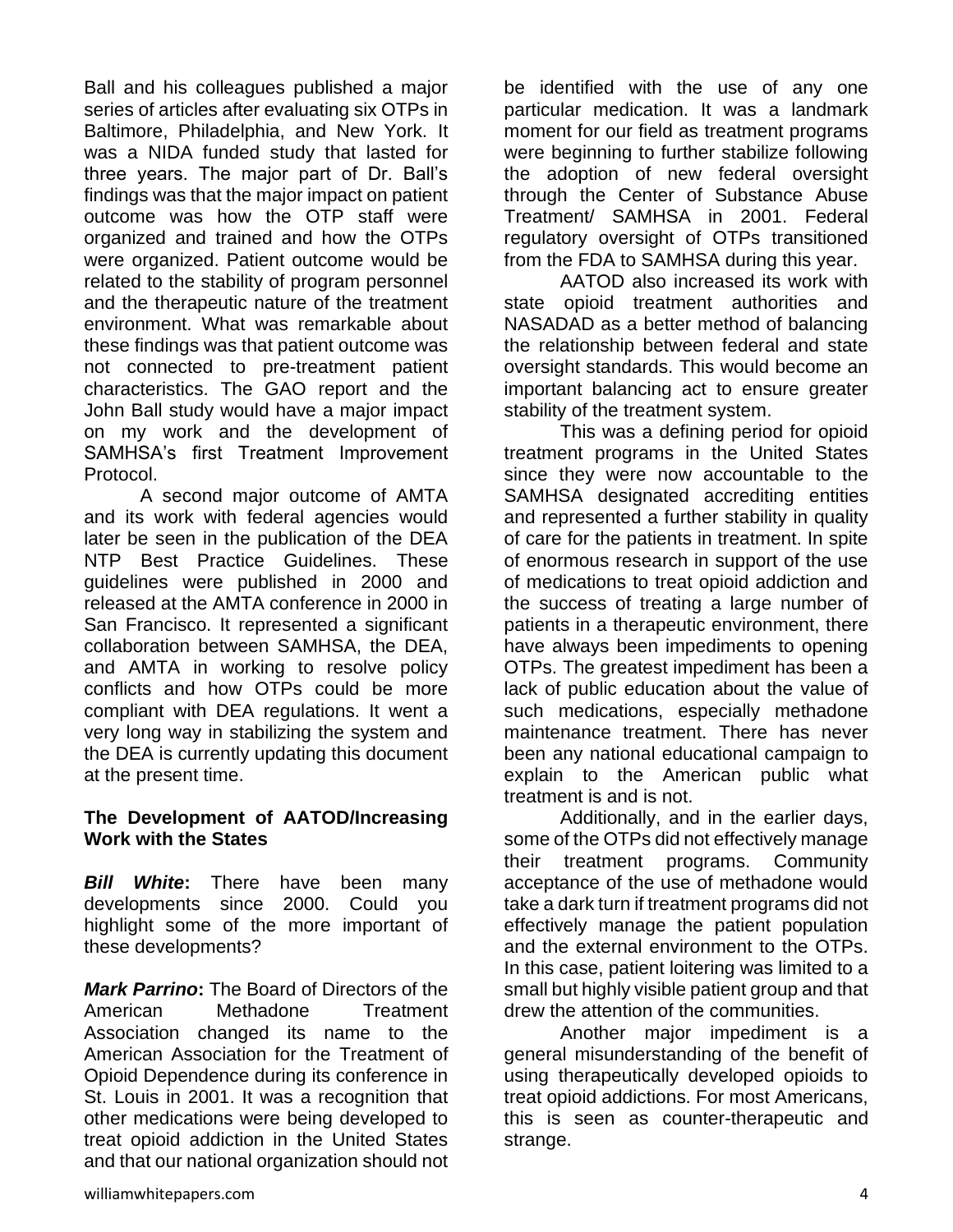#### **Rationale for MAT and MMT**

*Bill White***:** What factors have prevented the broader acceptance of MAT, and MMT in particular, in the United States?

*Mark Parrino***:** The general view is that treating opioid addiction with opioids is substituting one drug for another. This view has also been further supported by other addiction treatment experts and programs, which believe that the only path to treating a patient effectively is in a drug-free or abstinence-oriented environment. In this case, the only path to treating a patient effectively in a recovery-based model is to avoid the use of any medication which has its own habit-forming quality. In this case, two of three federally approved medications to treat opioid addiction do have such dependence creating qualities. These views also impact opening programs in communities, especially when abstinence oriented treatment representatives communicate to legislators and city councils why such medications should not be used in opioid addiction treatment. One state legislator explained he could not support the use of methadone because representatives of a drug treatment community described it as "Satan's drug" or like switching bourbon for scotch.

Other state legislators or policy makers frequently are of the judgment that methadone should be restricted to one or two years of use at most. There is a fundamental misunderstanding of how you treat a chronic relapsing opioid addiction disorder in the United States and abroad. While most individuals will understand that hypertensive or diabetic patients will need to take certain medications for the rest of their lives in order to stabilize, they do not make a similar association with the use of methadone or buprenorphine to be used for a very long period of time or for the rest of the patients' lifetime. In the case of hypertension and diabetes, the medication is seen as therapeutic. In the case of methadone or buprenorphine, it is seen as counter-therapeutic.

Once again, this is driven by misconception and stigma about opioid addiction. It is impossible to argue against someone who suggests that abstinenceoriented treatment represents the best possible outcome for any opioid addicted individual as opposed to using a medication that has dependency-producing properties. The obvious answer is that such outcome represents the best possibility. This has to be measured against how many individuals are able to remain in a "drug-free state" as opposed to someone who is stable on a regimen of therapeutic medications which are offered in conjunction with other support services. Once again, this raises the point of a national public education campaign.

#### **Expanding Access to OTPs**

**Bill White:** Could you describe trends related to access to medication-assisted treatment of opioid addiction in the United States?

*Mark Parrino***:** There has been an enormous amount of discussion and policy making with regard to expanding access to medicationassisted treatment for opioid addiction. Most of this recent policy discussion is currently focused on increasing access to the use of buprenorphine through DATA 2000 practices. DATA 2000 practices are individual physician practices that treat opioid-addicted individuals with buprenorphine. Some practices are using extended release naltrexone as are OTPs. Extended release naltrexone is the third federally approved medication to treat opioid addiction and it is expected that this medication will be utilized to a much greater degree over the coming years in OTPs and the medical community.

There has been very little policy focus on how to expand access to OTPs. In this regard, it is simpler to approve a doctor's application to treat patients with buprenorphine in a medical practice since that individual will not have to go through community approvals or state regulatory approval as well. For OTPs, there are three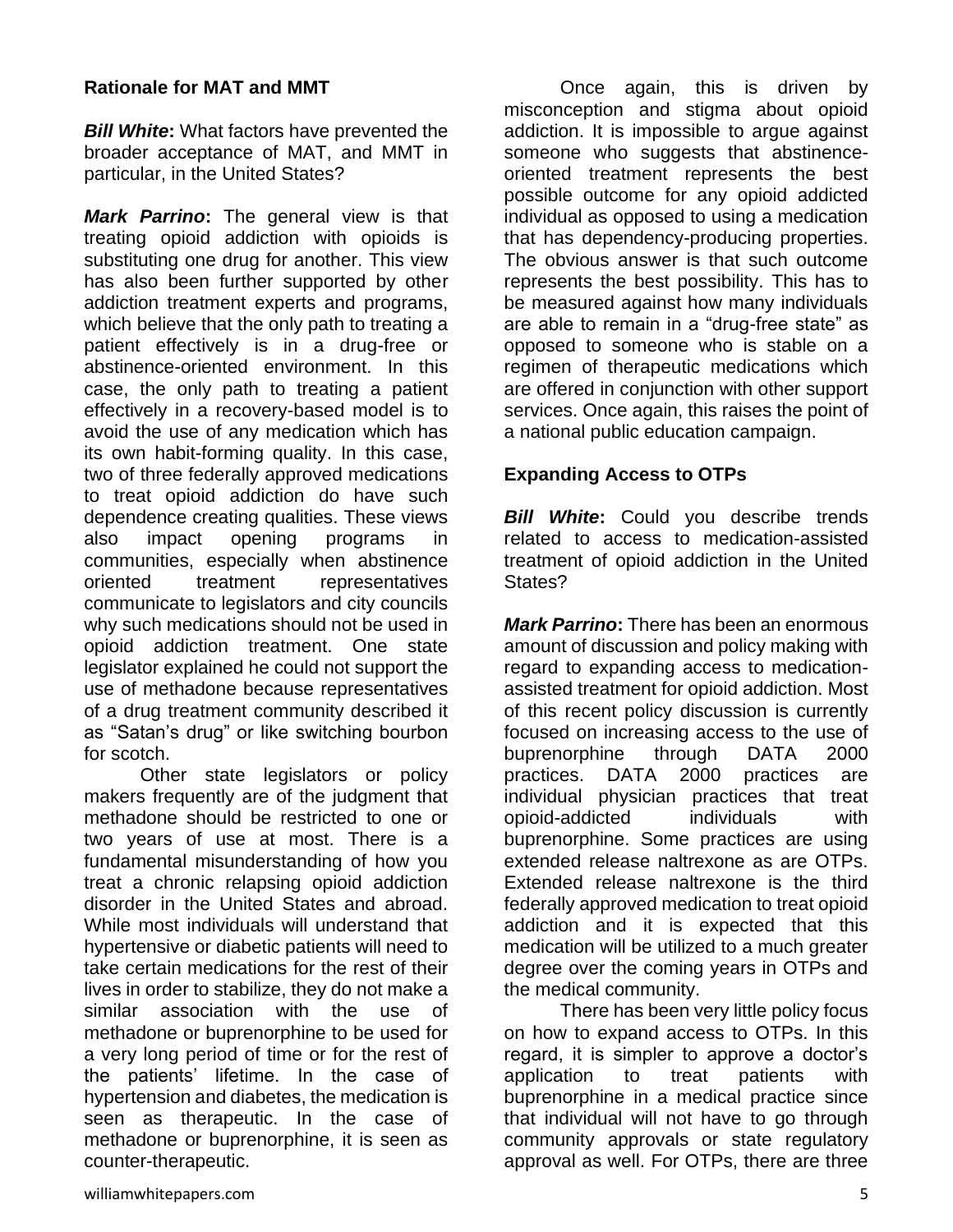approvals that must be garnered prior to opening. The State Opioid Treatment Authority, in conjunction with state licensing entities, must approve the OTP in addition to the Substance Abuse Mental Health Services Administration and the Drug Enforcement Administration. An OTP cannot open unless it has obtained approvals from all three regulatory entities. The DATA 2000 practice does not have to go through this particular regulatory exercise. Some of the greatest challenges to OTPs are through state legislatures and local zoning boards. Many times, zoning boards will find a way to stall or completely stop the opening of an OTP. In recent years, such zoning board regulations have been struck down in court as OTP operators are more willing and able to challenge these zoning board decisions.

State legislatures will also create impediments through excessive regulation or executing monitoring in opening treatment programs. West Virginia has had a moratorium on opening new programs since 2007. To date, the state agencies involved in this area have not conducted any patient impact analysis. Illustratively, the state of West Virginia has no idea if the existing programs have been able to handle treatment capacity or if West Virginia residents cross the border to access care in adjacent states.

The state of Tennessee has 12 OTPs. While there is no defacto moratorium, no new programs have opened for some time. It is also known that a number of Tennessee residents cross the border to get access to OTPs from the Northern part of Georgia. This patient traffic has recently motivated the Georgia legislature to establish its own moratorium on opening up new Georgiabased OTPs, in order to get a better sense of how the existing OTPs are functioning in Georgia and who they are treating.

The state of Mississippi also presents a good example of the regulatory impediment in opening OTPs. Only one program has opened in Jackson and it has been well documented that more than 1,000 Mississippi residents cross the state borders of Alabama and Louisiana to get access to care. This is limited to the patient who can afford to pay for treatment out of pocket in addition to making the long trip into those states. In Maine, Governor LePage is doing all that he can to close opioid treatment programs which use methadone. He has made a public declaration that he does not think that methadone maintenance treatment is effective.

One might observe that it is fairly remarkable that OTPs exist at all, given such resistance. At present, there are only 1,400 OTPs in the United States treating approximately 350,000 patients on any given day.

There is some favorable news to report at this time. The state of North Dakota is opening up its first OTPs after three years of discussion, regulatory rulemaking, and evaluation. Its state leaders recognized that its refineries also attracted people from throughout the United States who also brought their pain management problems with them. They have taken an enlightened position in contrast to state administrators and political leadership in Maine, Mississippi and West Virginia.

#### **The Critical Changes Affecting the System**

*Bill White:* What are some of the most important factors now affecting MAT and MMT in the United States?

*Mark Parrino***:** As a greater number of Americans used opioids, prescribed through general medical practice settings for pain management, a greater number of people became dependent and later addicted. Once again, there was little public education for Americans to better understand the signs of danger when they were becoming addicted to their prescription opioids. Illustratively, as a patient starts accelerating the prescribed dosage of a prescription opioid and begins to seek multiple physicians to obtain a greater supply, they begin to get into serious trouble.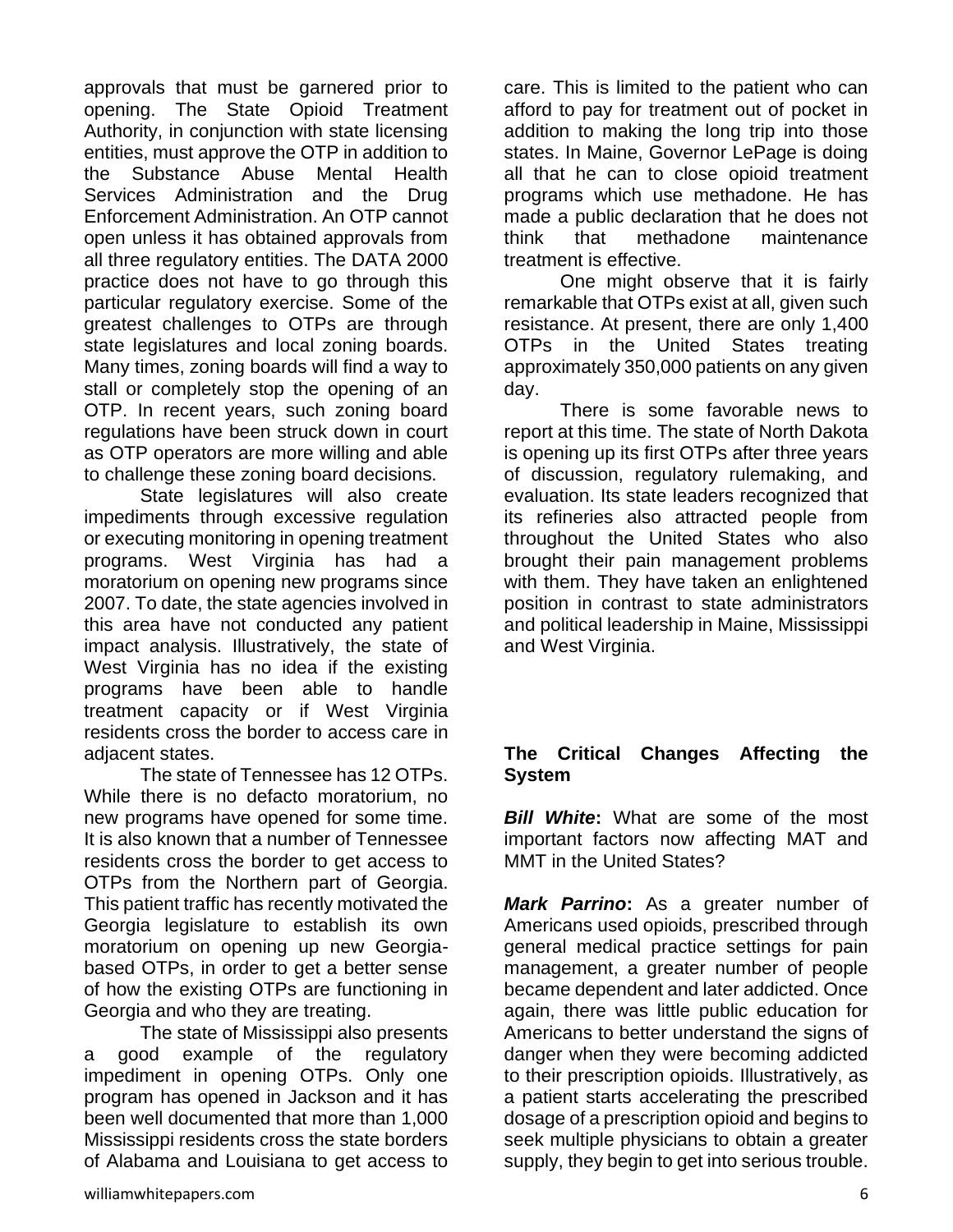If the patient begins to chew the medication or grind it for snorting or injecting, they are on a path of addiction. AATOD has been tracking patient characteristics as they are admitted to OTPs since 2005 through its work with the Denver Health and Hospital Authority through the RADARS® System. We have found that 45% of the patients being newly admitted to treatment are addicted to prescription opioids. Of this group 30% have been injecting such opioids.

The Food and Drug Administration is encouraging pharmaceutical companies to develop abuse deterrent formulations so as to ameliorate this public health exposure. The recent success is provided by Purdue Pharma in reformulating OxyContin. Without any questions, post-marketing surveillance of the newly developed formula demonstrates a remarkable decrease in the abuse and diversion of the medication.

The other major policy changes affecting federal oversight of opioid treatment programs were driven by this pattern of prescription opioid abuse. As SAMHSA learned, approximately 80% of new heroin-addicted individuals report abusing prescription opioids as the gateway drug. Additionally, the patient population, who becomes dependent on these prescription opioids, is primarily white. They are also generally middle class and in the suburbs and rural communities of America. This has altered the political landscape of determining how such patients get access to care, which also explains the support for DATA 2000 practices. Such individuals may prefer to get access to a prescription for buprenorphine, and fill it at the pharmacy as they did with their pain management medications. which were previously prescribed by their doctors in general practice settings. This avoids going to any centralized addiction treatment programs such as an OTP. It is too early to determine how this will affect access to effective opioid addiction treatment in the United States.

#### **Challenges in Expanding Access to OTPs in the United States**

*Bill White*: What are some of the major challenges now facing those who seek to expand access to OTPs in the U.S.?

*Mark Parrino***:** There have been a number of critical challenges in opening OTPs in the United States, which have already been referenced in the first portion of this interview. There have been challenges from zoning boards, local community groups, and state legislatures in understanding the benefit of treating patients with medication and other services in the OTP settings. To some degree, this is based on how some OTPs have been managed with regard to negative community exposure of patient loitering in the vicinity of the treatment program.

There have also been major financial impediments in how OTPs are reimbursed. Illustratively, CMS Medicare still does not provide any reimbursement for OTP services when treating Medicare beneficiaries. Additionally, at least 16 states do not provide Medicaid reimbursement for OTP services when treating Medicaid beneficiaries. Commercial insurers have been very slow to provide any insurance reimbursement for OTP services and when they do, the conditions are fairly onerous. Accordingly, many patients, who are not covered by Medicaid, Medicare, or commercial insurance are forced to make out of pocket payments. In some cases, even when patients do have commercial insurance, they prefer to make out of pocket payments so that their treatment remains confidential.

AATOD's response to these financial challenges has been to launch a major Medicaid expansion initiative through a series of webinars during 2016. Our colleagues at the Legal Action Center have been critical policy partners in moving this initiative forward. We have also been working with CMS Medicare to develop a reimbursement model for OTPs but this has been unsuccessful to date. We are also working with commercial insurers and will be developing contracting models so that they may use them in working with OTPs.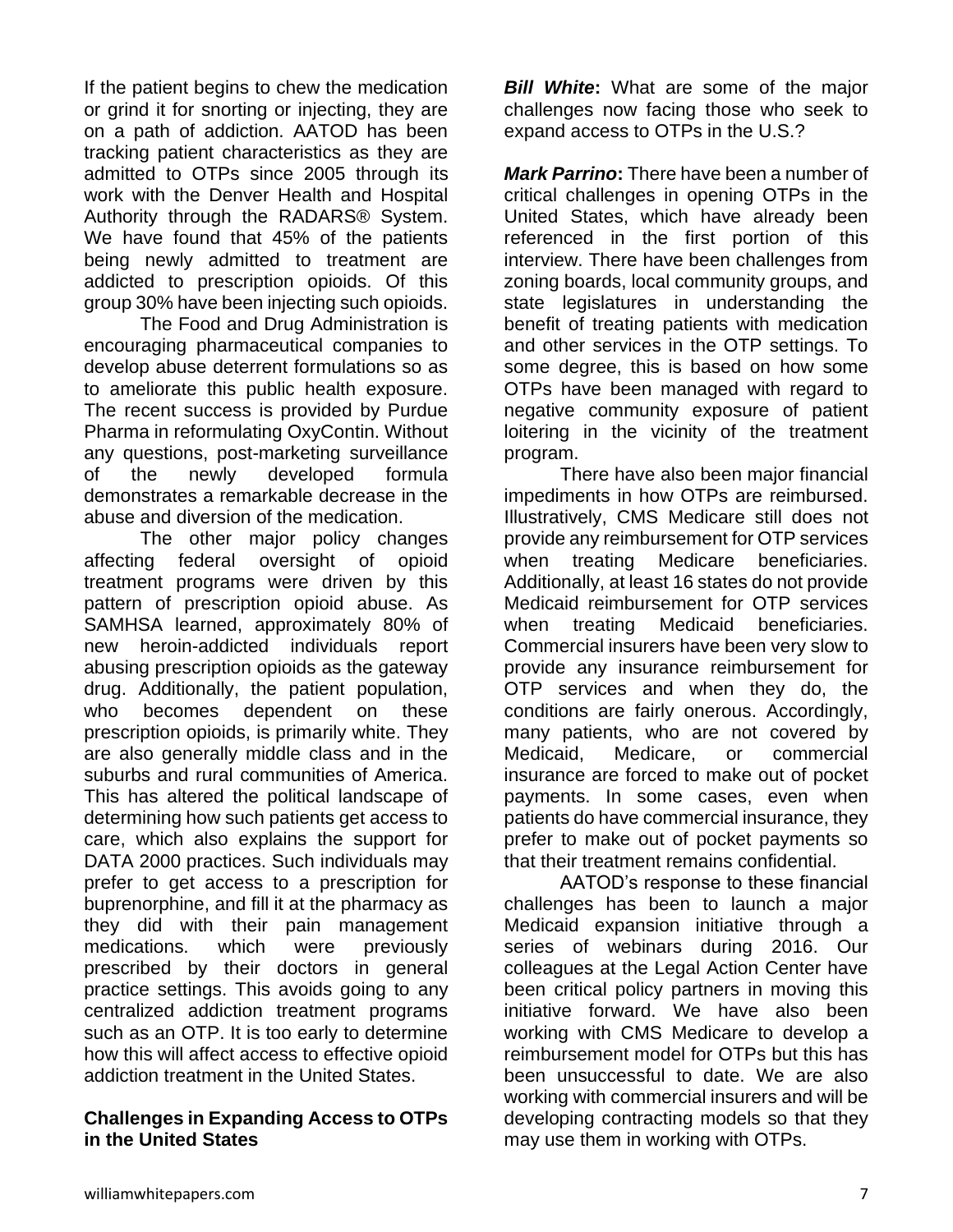#### **Private Equity Investment in OTP Expansion and Acquisition**

*Bill White***:** The privatization of MMT would seem to be one of the most significant recent trends in the operation of OTPs. What factors influenced this trend and how has this affected the accessibility and quality of MMT in the U.S.?

*Mark Parrino***:** There has been increasing media interest in why private equity investment is critical in expanding access to treatment through OTPs. The simple answer is that such investment is filling a void of public funding for OTPs. It is instructive to note that when SAMHSA's first Treatment Improvement Protocol (TIP) was published in 1993, there were 750 OTPs operating in forty states. Approximately 60% of these programs were non-profit. When SAMHSA updated this TIP in 2005, there were approximately 1,100 OTPs operating in 44 states, the District of Columbia, Puerto Rico, and the U.S. Virgin Islands. At the present there are over 1,400 programs operating in 49 states. North Dakota has just opened its first OTP, leaving Wyoming as the only state in the country without any operating OTP.

The reason for this expansion is directly related to private sector investment, which has resulted in expanded access to care. It is equally important to note that all OTPs operate under the regulatory oversight of SAMHSA and the DEA. There is no optout provision regardless of ownership status.

A more recent development has been the acquisition of independent OTPs and smaller system OTPs by large system entities. We do not have any meaningful information at the present time about the impact that such acquisition is having on patient care.

#### **AATOD's Early Response to Policy Challenges**

*Bill White:* How has AATOD responded to some of these policy challenges?

*Mark Parrino***:** AATOD and its Board of Directors recognized that the treatment community needed to be better organized and guided by balanced regulatory policy. The challenge in 1984 was to organize independent providers into a unified structure. AATOD utilized the progressive content of its conferences to bring providers together under one roof. We worked with federal and state authorities to improve policy integration, which would provide greater guidance to OTPs. AATOD developed the first Treatment Improvement Protocol for SAMHSA in 1993, providing clinical guidance in treating patients effectively. AATOD subsequently worked with the Drug Enforcement Administration and SAMHSA to develop the first DEA NTP Guidelines, which were published in 2000. These guidelines increased OTP compliance with DEA regulations and encouraged a more consistent DEA field oversight for OTPs as well.

AATOD has also worked with the Department of Health and Human Services and its agencies in improving access to treatment and research. AATOD has a history of working with the National Institute of Drug Abuse and many of its funded researchers.

Most recently AATOD developed three comprehensive policy papers for DHHS/SAMHSA during 2016, focusing on service integration through the OTPs as essential hub treatment sites for opioid use disorders. These papers focused on developing better integration between OTPs and DATA 2000 practices, in addition to focusing on OTP-health homes. The papers also presented models of care with correctional facilities, drug courts, and child protective services. The ultimate objective of these papers was to create a long-term strategic policy blueprint for OTPs and policy makers.

**Increasing Recovery-Oriented Patient Care through Medication Assisted Treatment for Opioid Addiction in OTPs**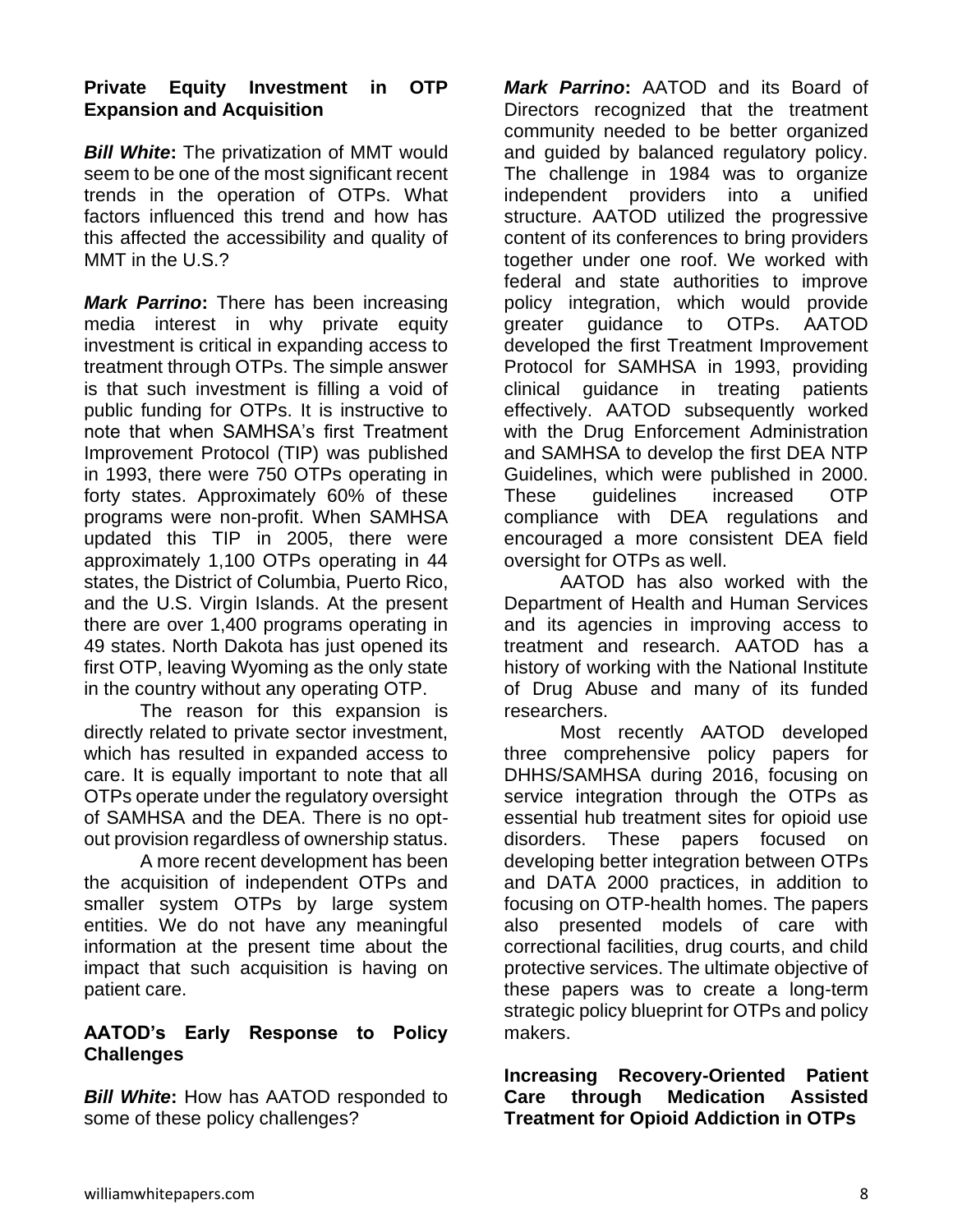**Bill White:** There have been recent calls to increase the recovery orientation of MMT in the U.S. What do you see as the advantages and potential pitfalls in moving towards a more recovery-focused model of MMT?

*Mark Parrino***:** Incorporating recoveryoriented care in OTPs represents an important evolutionary step but one that will require nurturance and training. It is important to keep in mind that when OTPs opened in the late 1960s and 70s, the primary approach was in stabilizing heroinaddicted individuals with a therapeutic dose of medication. As a point of history, the early counselors, especially in New York City, were prior heroin users who were in recovery. A number of such counselors were also methadone-maintained patients.

Counselors would become more credentialed in the 1990s through state credentialing programs. This initiative has intensified over recent years. As an example, one state agency recently closed patient admissions to OTPs until the programs could verify that all counseling staff was certified by the designated credentialing board.

Many treatment programs do not understand how to blend the use of medications to treat substance use disorders with recovery-based initiatives. At times, some recovery-based organizations continue to be of the judgment that the use of medications to treat substance use disorders should be time restricted and should not include methadone. This presents a challenge in how such concepts are blended, given that researchers demonstrated that retaining patients in treatment represents a positive outcome.

Fortunately, our field is the beneficiary of an innovative patient advocacy organization (National Alliance for Medication Assisted Recovery). This patient advocacy organization developed a training course to certify medication-assisted treatment advocates. The course was initially offered during an AATOD conference in Washington, D.C. during 2003, and it continues to be offered through the auspices

of NAMA Recovery to the present time. NAMA Recovery also developed the MARS initiative, which was funded by SAMHSA in order to promote peer-to-peer recovery based coaching within the structure of an OTP. Ultimately, there will need to be continued support and funding in utilizing recovery-based coaches through OTPs. This can only be achieved through continued education and cross training.

## **The Development of DATA 2000 Practices**

*Bill White***:** The expansion of office-based treatment under DATA 2000 marks a milestone in adding access to medication without the historically required clinical support services. What is your assessment of this use of medication without the integration of these allied services?

*Mark Parrino***:** The Drug Abuse Treatment Act of 2000 accomplished two major objectives. It reversed 80 years of physicians not being able to legally treat opioid addiction as part of their private practice. It also introduced a new federally approved medication (buprenorphine) to treat opioid addiction.

Without question, DATA 2000 created a new option for opioid addicted individuals to access care. Not every patient would choose to be in an OTP and DATA 2000 practices provided another choice. At the present time, there are more patients being treated through DATA 2000 practices than are being treated through OTPs. Given the impediment of opening up new OTPs, as referenced earlier in this interview, it would make sense that this expansion would be more readily accomplished through DATA 2000 practices. The challenge is to better understand what services are offered in such DATA 2000 practices. The recent HHS Final Rule ensures that there would be no substantial regulatory oversight of such practices. Federal officials understood that the OTPs became a highly regulated system at the federal and state level. They wanted to avoid replicating such impediments with regards to DATA 2000. On the other hand,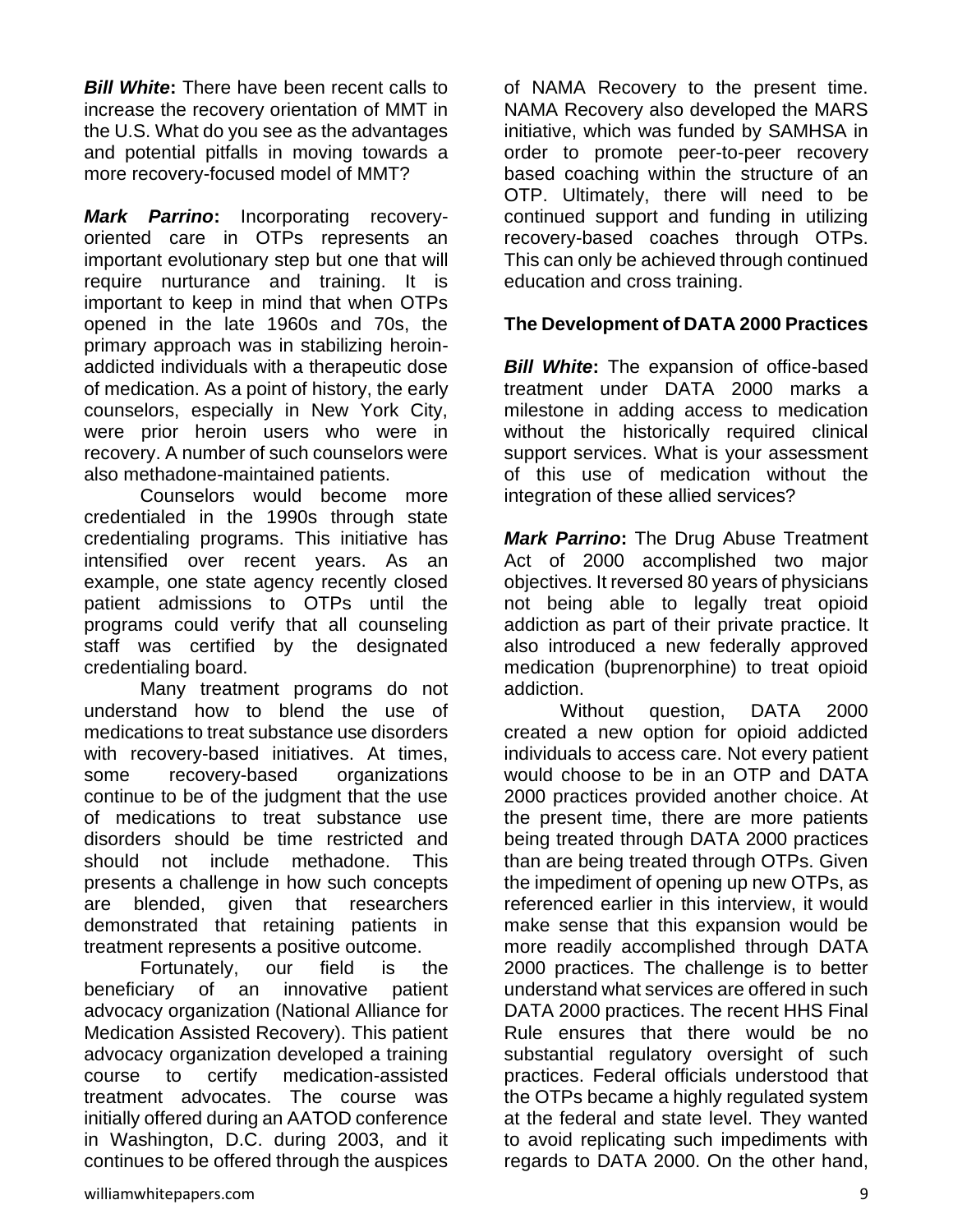the federal officials may have swung the pendulum too far to the other side. In this case, there is not any centralized data gathering in understanding what services patients receive through DATA 2000 practices in addition to a prescription for buprenorphine.

### **Overcoming Stigma**

*Bill White***:** To what do you attribute the professional and social stigma that has long been attached to methadone maintenance treatment?

*Mark Parrino***:** The greatest impediment to the use of any medication to treat opioid addiction is stigma. The stigma is pervasive. It is emotional, not rational. This is why I often reference "heart over mind" in interviews such as this. No matter how you explain the value of using such medications from scientific research or clinical practice, a stigmatized view will prevent any reason from getting through just as water cannot penetrate a rock.

Such stigma can take a generation to clear through and I do not think there is any particular exception in this field. Long-term education and training will help.

#### **International Work**

**Bill White:** You have had the opportunity to consult internationally on issues related to addiction treatment. Are there lessons we can learn from other countries, from either a policy or clinical perspective, about the management of opioid addiction as a medical problem?

*Mark Parrino***:** AATOD's work with our State Association chapters, treatment providers, patient advocates, and related corporate interests all had an objective of expanding access to quality care in this country, which naturally led to our work with our international partners. We began this international partnership during our last regional conference in Newport, Rhode Island in 1989, featuring the first

international panel of experts. This work would later develop into a formal partnership between AATOD and its counterpart in Europe (EUROPAD), eventually leading to the formation of the World Federation for the Treatment of Opioid Dependence in Slovenia during 2007.

This international federation has subsequently worked with major agencies within the United Nations, including the United Nations Office on Drugs and Crime and the World Health Organization. Illustratively, we have worked to expand access to care in other nations, including Ukraine and Vietnam. There are always challenges in treatment expansion no matter what the nation. The partnership with our international colleagues represented another critical factor in AATOD's organizational development. and the World Federation currently has a special consultative status with the U.N.

## **Closing Reflections**

*Bill White:* Is there any closing personal or professional guidance you would offer a young administrator, physician, or counselor just beginning work in an OTP?

*Mark Parrino***:** My advice to young clinicians and individuals who seem to be interested in this field is to keep an open mind. This is why AATOD devoted so much of its resources to its conference development in training people who work in our addiction treatment community. It was understood at the very beginning that we have to train our practitioners, who also have to understand what the patient needs. In my judgment, in order for any medication-assisted treatment to be effective, we must focus on better integrated and coordinated care for the patient, including a better method of effectively treating psychiatric co-morbidity. There also needs to be better integrated care through coordinated medical care to treat the patient with any co-morbid disorder. This has already been alluded to in the development of the policy papers for SAMHSA. Treating a patient effectively